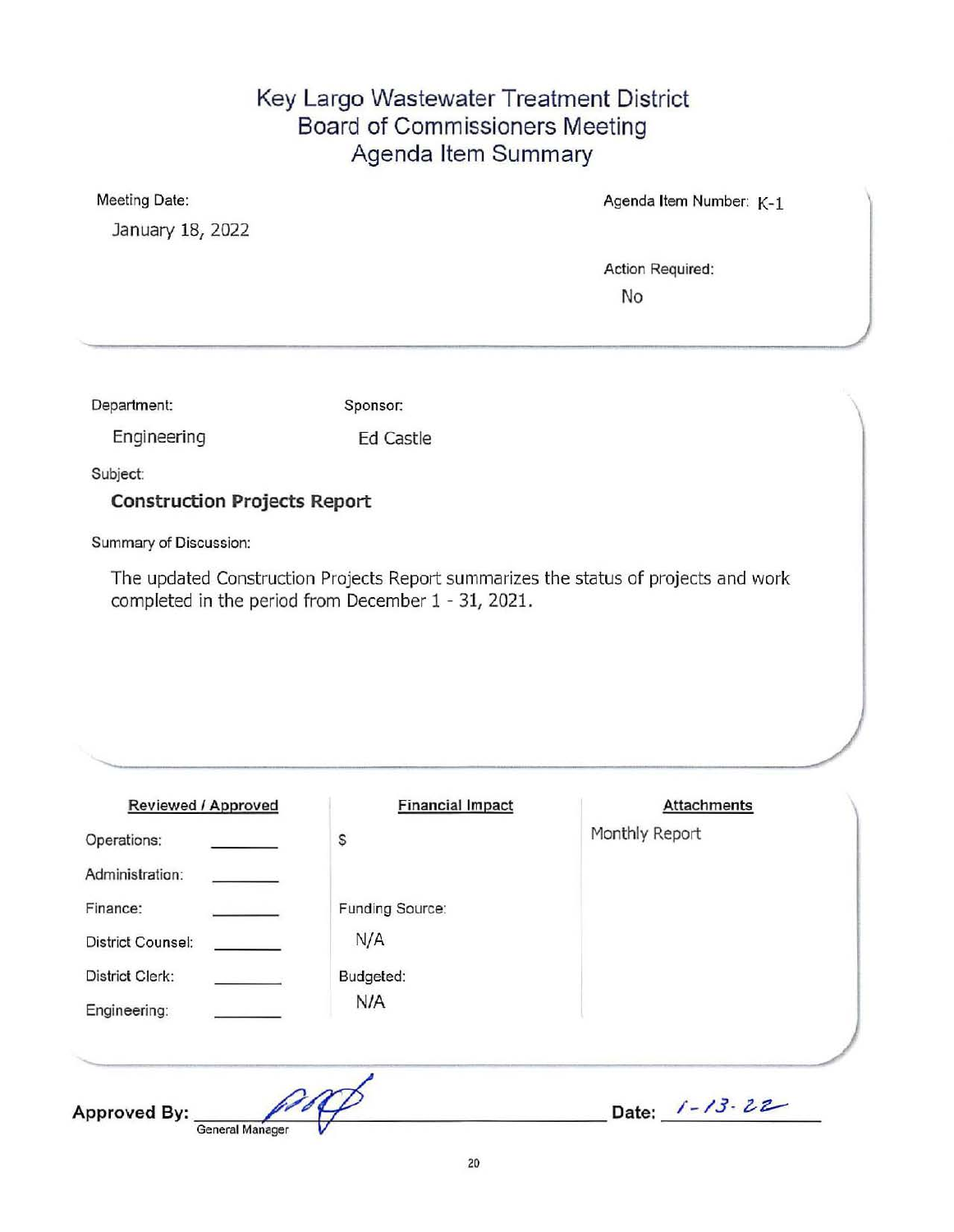## Key Largo Wastewater Treatment District Construction Report

Including updates from December 1, 2021, through December 31, 2021

| <b>Project</b>              | <b>Original Contract</b><br><b>Amount</b> | <b>Contract Amount</b><br>{Including Direct<br>Purchases, change<br>orders and<br>amendments) | <b>Engineering and</b><br><b>Other Cost</b><br>{Anticipated} | <b>Total Project Cost</b><br>{Anticipated) |
|-----------------------------|-------------------------------------------|-----------------------------------------------------------------------------------------------|--------------------------------------------------------------|--------------------------------------------|
|                             | \$2,160,135                               | \$2,330,331.20                                                                                | \$193,800                                                    | \$2,524,131.20                             |
| <b>Solar Phase</b><br>2 & 3 | <b>Engineering</b><br><b>Paid to Date</b> | <b>Construction</b><br><b>Paid to Date</b>                                                    | <b>Balance to Complete</b><br>{Anticipated)                  |                                            |
|                             | \$179,948.00                              | \$2,042,396.80                                                                                | \$223,279.23                                                 |                                            |

## **Current Construction Projects**

In the period from December  $1^{st}$  through December 31 $^{st}$ , Burke completed the following work:

- Substantial Completion for all of the Vacuum Stations except for Vac Station E was issued previously. Punch list work has been completed at the vacuum stations. All arrays at all vacuum stations are producing power.
- Substantial Completion for the WWTP and Vacuum Station E Solar was issued on December 3<sup>rd</sup> with the punch list attached. Burke has been working on completion of punch list items at the WWTP and Vacuum Station E.
- The inverters, conduit and wiring have been installed at the Administration Building. Mounting of panels is delayed pending availability of tapered insulation so that the roof repairs can be performed.

Lindholm Roofing is the subcontractor for Burke for the repairs to the roof of the Administration Building. Lindholm has proposed use of tapered insulation to add pitch to the existing flat portion of the roof. Lindholm has not been able to procure the insulation due to supply issues related to the pandemic.

Note: The cost breakdown below is direct costs for construction only, engineering is not included.

| <b>WWTP and Vac</b><br><b>E</b> Solar | \$1,536,447 | Includes 356 kW of new solar arrays, with some mounted-on<br>rooftops with the remainder installed with ground-mount support<br>racks. All are above the 100-yr flood elevation and are rated for<br>180 MPH winds. |
|---------------------------------------|-------------|---------------------------------------------------------------------------------------------------------------------------------------------------------------------------------------------------------------------|
| <b>Admin Building</b><br><b>Solar</b> | \$108,107   | Includes a 39 KW solar array mounted on the rooftop. The array<br>will be above the 100-yr flood elevation and is rated for 180 MPH<br>winds.                                                                       |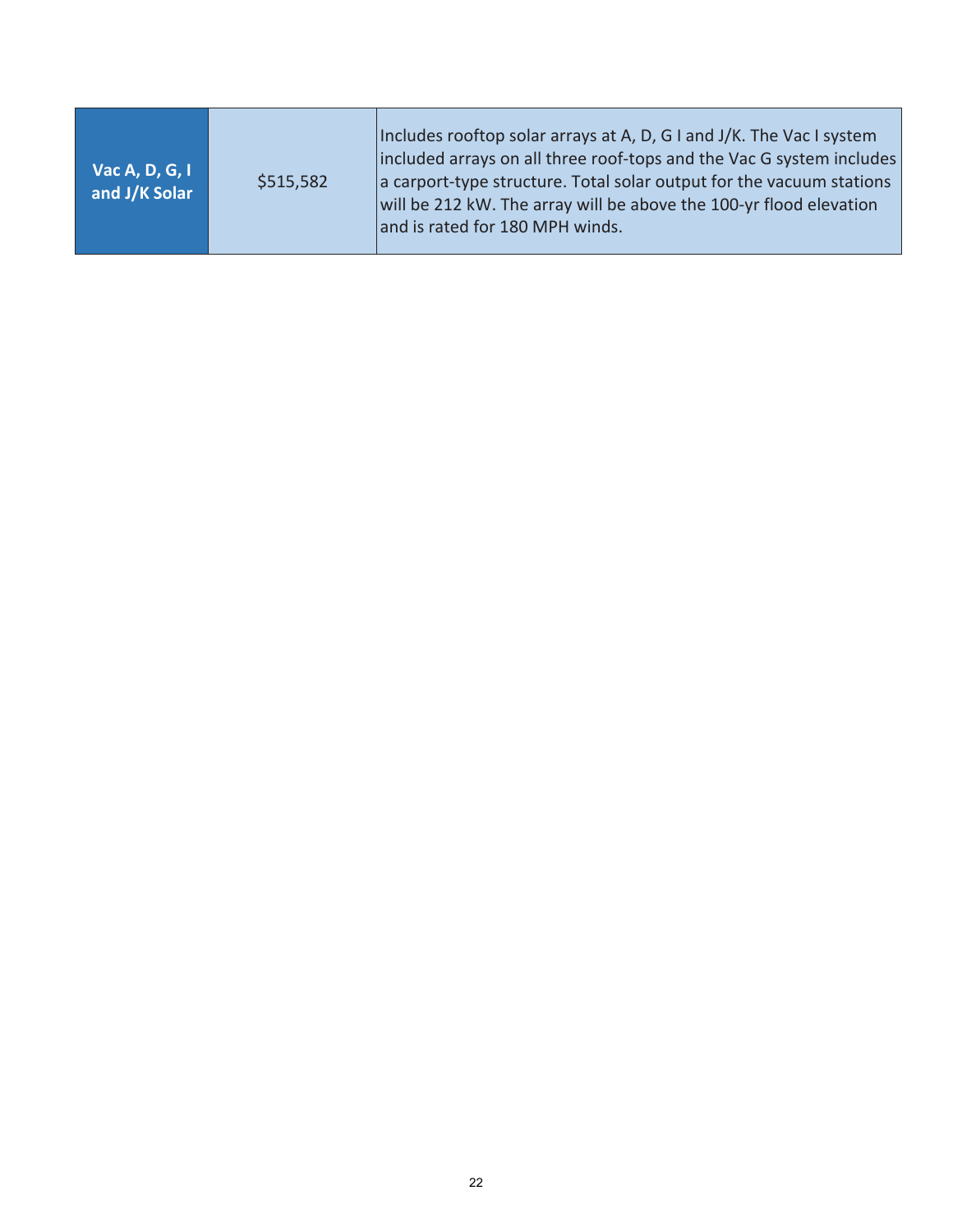| <b>Project</b>                  | <b>Original</b><br><b>Contract</b><br><b>Amount</b> | <b>Contract Amount</b><br>{Including Direct<br><b>Purchases, change</b><br>orders and<br>amendments | <b>Engineering And</b><br><b>Other Cost</b><br>{Anticipated)     | <b>Total Project Cost</b><br>{Anticipated) |
|---------------------------------|-----------------------------------------------------|-----------------------------------------------------------------------------------------------------|------------------------------------------------------------------|--------------------------------------------|
|                                 | \$798,109                                           | \$806,819                                                                                           | \$114,500                                                        | \$921,319                                  |
| <b>Fire Safety</b><br>{MJ Wood) | <b>Engineering Paid to</b><br><b>Date</b>           | <b>Date</b>                                                                                         | <b>Construction Paid to Balance to Complete</b><br>{Anticipated) |                                            |
|                                 | \$108,296.25                                        | \$746,307.57                                                                                        | \$66,715.18                                                      |                                            |

MJW demobilized from the site during the period from December 1st, 2021 through December 31st while waiting for materials needed to replace sensor tubing and fittings for the clean agent electrical panel suppression systems. Remaining work to be completed in January includes the following:

- Sensor tubing and fittings on all clean agent suppression systems will be replaced to alleviate the problem with leaks. All clean agent suppression systems will be armed and made active once all leaks have been corrected and the systems tested.
- All fire alarm control panels will be tested and proper operation will be verified.
- The Voice Notification System messages will be programmed.
- Record drawings of the fire safety installation will be produced.

| Note: The cost breakdown below is direct costs for construction only, engineering is not included.      |              |                                                                                                                                                                                                                                                                                                                                                                          |  |
|---------------------------------------------------------------------------------------------------------|--------------|--------------------------------------------------------------------------------------------------------------------------------------------------------------------------------------------------------------------------------------------------------------------------------------------------------------------------------------------------------------------------|--|
| <b>WWTP</b><br><b>Electrical Panel</b><br><b>Clean Agent Fire</b><br><b>Suppression</b>                 | \$119,463.00 | This component provided clean agent fire suppression for the major<br>electrical panels at the WWTP and included additional fire detection<br>peripherals. These are non-proprietary components and can be<br>purchased off the shelf. The scope of work included integration of<br>the fire alarm detection and suppression system into the existing<br>FACP and SCADA. |  |
| <b>Fire Detection&amp;</b><br><b>Suppressionat</b><br><b>Vacuum Pump</b><br><b>Stations</b>             | \$348,944.00 | This component includes provision of a fire alarm control panel and<br>fire detection peripherals at the vacuum stations. Clean agent fire<br>suppression is provided only for the AirVac electrical panel and the<br>Automatic Transfer Switch. The vacuum stations include A, D, E, G, I<br>and $J/K$ .                                                                |  |
| <b>Fire Detectionand</b><br><b>Alarms atthe</b><br><b>House &amp; Office at</b><br><b>Vac Station I</b> | \$38,368.00  | This component includes installation of fire detection peripherals<br>for the house and the office at Vacuum Station I, including<br>integration into the main FACP at the Vacuum Station I pump<br>station.                                                                                                                                                             |  |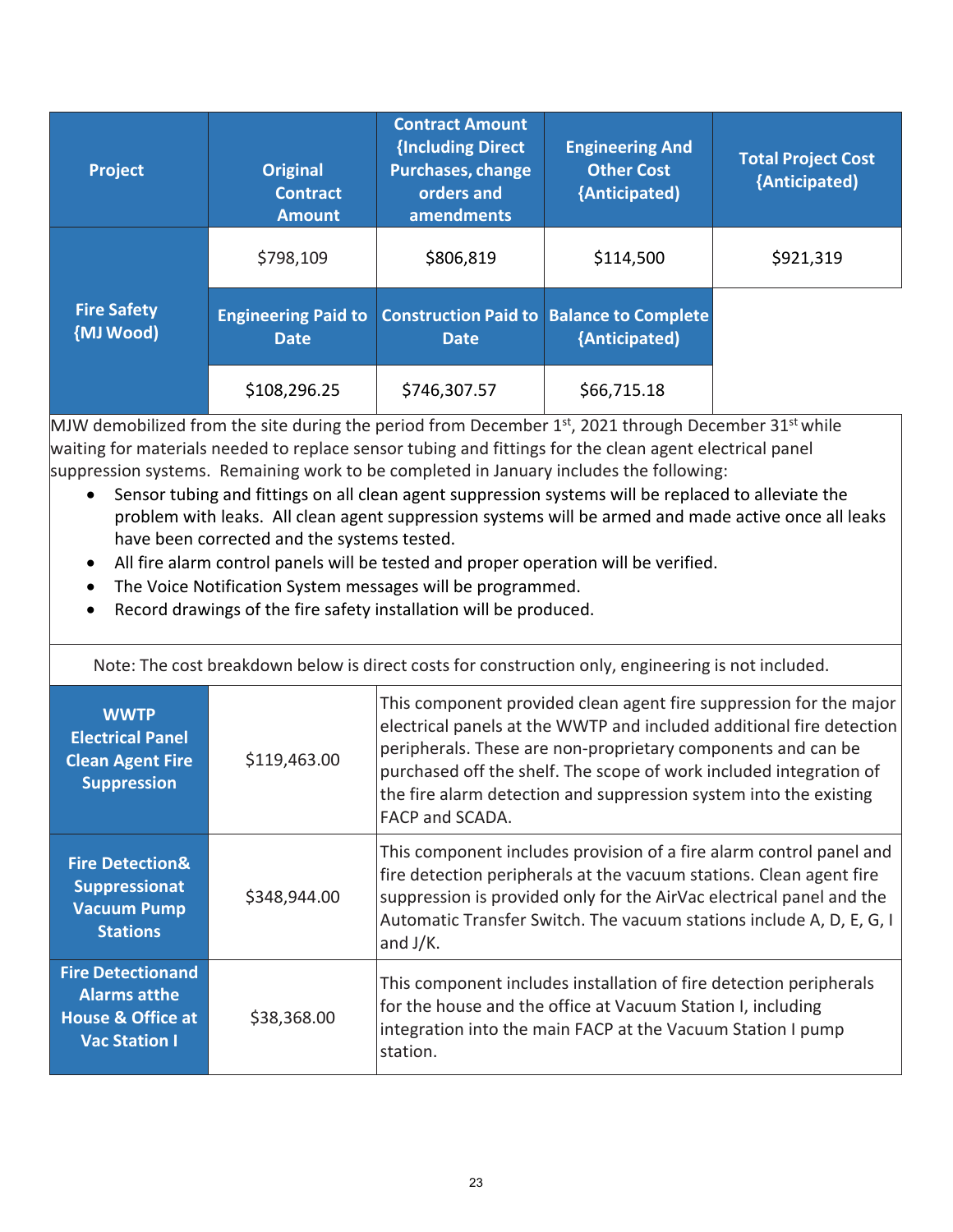| <b>Fire Detectionfor</b><br><b>Main Generator</b><br>at WWTP                                              | \$18,010.00 | This component included installation of a fire detection system in<br>the generator enclosure for the large generator at the WWTP.<br>Integration of the fire detection equipment into the WWTP FACP<br>and SCADA are included in the scope.                                         |
|-----------------------------------------------------------------------------------------------------------|-------------|--------------------------------------------------------------------------------------------------------------------------------------------------------------------------------------------------------------------------------------------------------------------------------------|
| <b>Install Voice</b><br><b>Evacuation /</b><br><b>Emergency</b><br><b>Response</b><br><b>Loudspeakers</b> | \$83,250.00 | This additive alternate item includes installation of a voice<br>evacuation system that will automatically notify personnel orally of<br>an emergency condition, including recommendation for evacuation<br>if needed.                                                               |
| <b>Chlorine Leak</b><br><b>Detectors</b>                                                                  | \$30,844.00 | This item includes installation of three chlorine gas detectors that<br>will generate an alarm should chlorine be detected. Detection of<br>chlorine will result in notification and activation of the voice<br>evacuation system.                                                   |
| <b>Fire Detection &amp;</b><br><b>Suppression</b><br>at<br><b>Admin Bldg.</b>                             | \$67,353.00 | This item includes installation of fire detection peripherals and a fire<br>alarm control panel at the Administrative Building. It also includes<br>clean agent fire suppression for the server room only.                                                                           |
| <b>Water Mist Fire</b><br><b>Protection for</b><br><b>Main Generatorat</b><br><b>WWTP</b>                 | \$69,387.00 | This item provides for installation of a fine mist water fire<br>suppression system for the main generator at the WWTP. This very<br>large generator would be expensive to replace if damaged and<br>would likely have a long lead time.                                             |
| <b>Fire Walls and</b><br><b>Barriers at</b><br><b>Vacuum Stations</b><br><b>A&amp;D</b>                   | \$22,490.00 | This item provides for construction of fire doors and walls at<br>Vacuum Stations A and D. These two stations have their generators<br>and fuel tanks indoors. Should a fire occur at the fuel tank or<br>generator, it could spread to the control room and cause severe<br>damage. |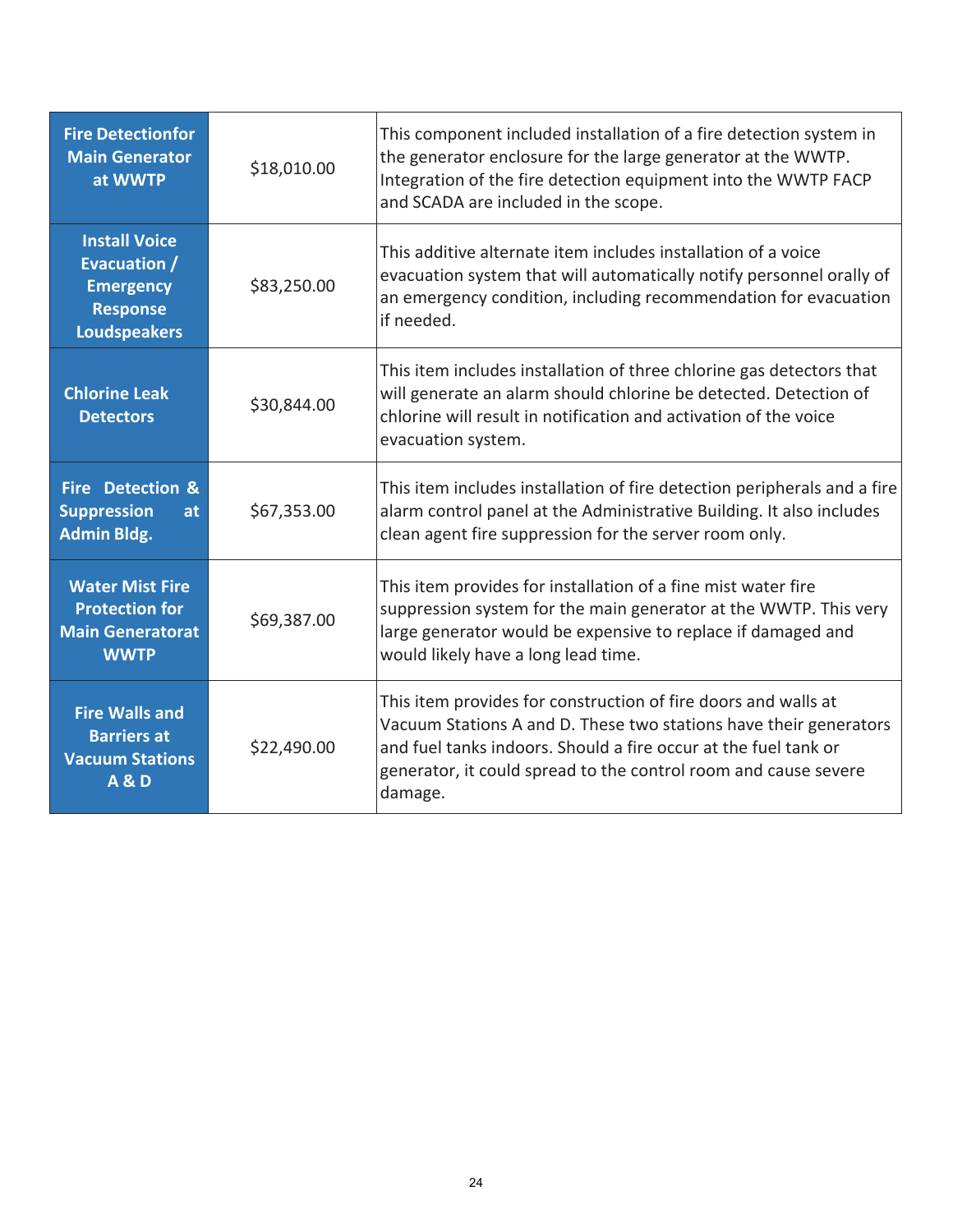| <b>Project</b>                                                              | <b>Amount</b>                             | <b>Contract Amount</b><br>{Including Direct<br><b>Purchases, change</b><br>orders and<br>amendments | <b>Engineering And</b><br><b>Other Cost</b><br>{Anticipated)     | <b>Total Project Cost</b><br>{Anticipated) |
|-----------------------------------------------------------------------------|-------------------------------------------|-----------------------------------------------------------------------------------------------------|------------------------------------------------------------------|--------------------------------------------|
| <b>Coating of</b><br><b>Concrete</b><br><b>Structures at</b><br><b>WWTP</b> | \$373,430                                 | \$373,430                                                                                           | \$46,800                                                         | \$420,230.00                               |
|                                                                             | <b>Engineering Paid to</b><br><b>Date</b> | <b>Date</b>                                                                                         | <b>Construction Paid to Balance to Complete</b><br>{Anticipated} |                                            |
|                                                                             | \$8,555.00                                | \$61,942                                                                                            | \$359,732                                                        |                                            |

In the period from December  $1^{st}$  to December  $31^{st}$ , the following work has been completed by Southland:

- The Operations Building coatings were completed.
- The Equalization Basin roof and wall coatings were completed
- The Headworks structure coatings were completed.
- The Digester was pressure washed and the first coat of paint was applied.

The contract with Southland Painting Corporation included an allocation for repairs and painting of piping as needed, but there was less work than anticipated for this time and materials allocation, leaving unspent funds in the contract. WEC requested a quote from Southland Painting Corp. to add the Vacuum Station E control building and the Vacuum Station E vacuum tank vault to the scope of work. That quote has been received and a Change Order form has been prepared. The Change Order is scheduled to be presented to the Board at the January 4, 2022 meeting.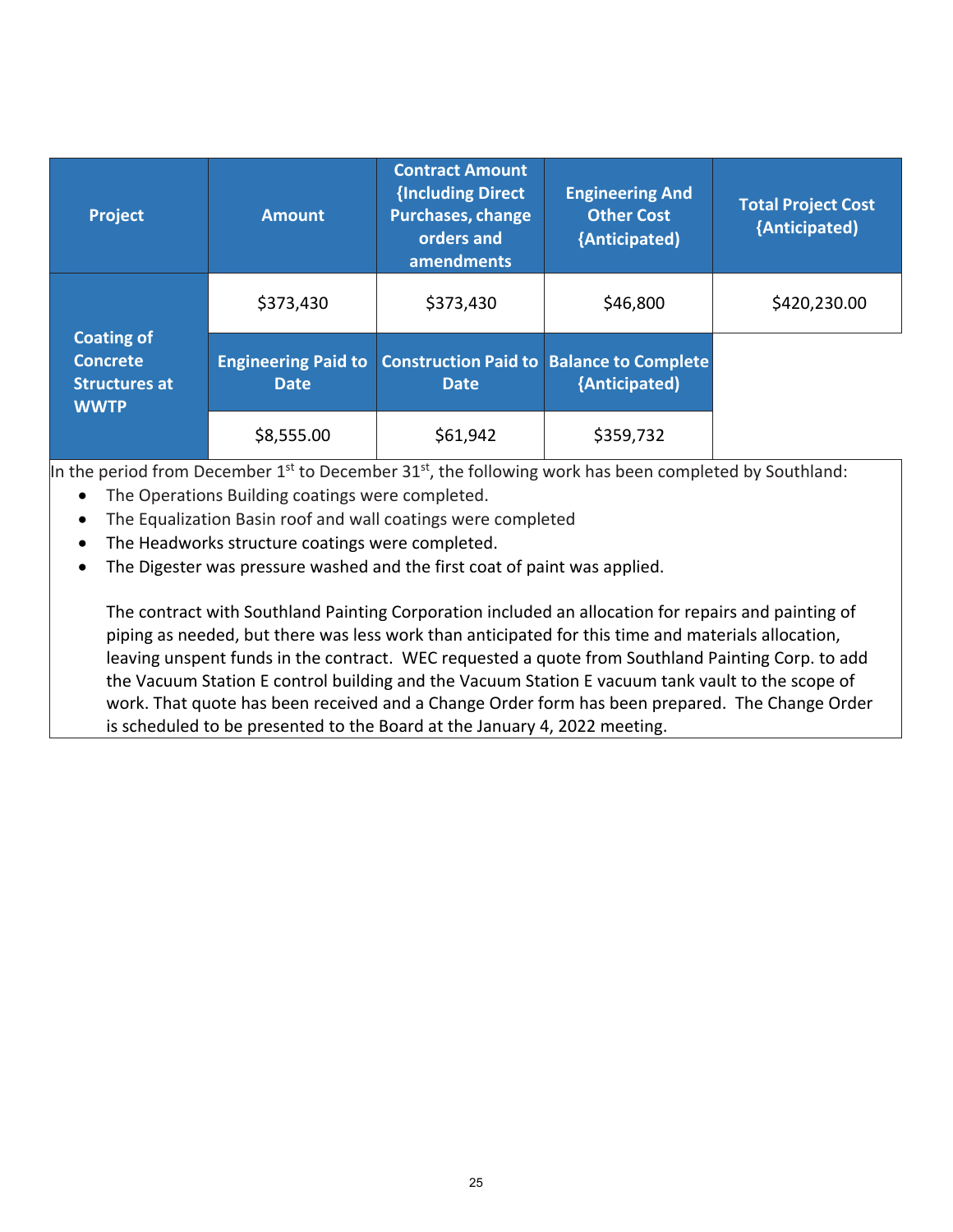| <b>Project</b>                                                           | <b>Amount</b>                             | <b>Contract Amount</b><br>{Including Direct<br><b>Purchases, change</b><br>orders and<br>amendments | <b>Engineering And</b><br><b>Other Cost</b><br>{Anticipated)     | <b>Total Project Cost</b><br>{Anticipated) |
|--------------------------------------------------------------------------|-------------------------------------------|-----------------------------------------------------------------------------------------------------|------------------------------------------------------------------|--------------------------------------------|
| <b>Upgrade of</b><br><b>Sewage Pumps</b><br>at Vacuum<br><b>Stations</b> | \$772,146                                 | \$772,146                                                                                           | \$45,000                                                         | \$817,146                                  |
|                                                                          | <b>Engineering Paid to</b><br><b>Date</b> | <b>Date</b>                                                                                         | <b>Construction Paid to Balance to Complete</b><br>{Anticipated) |                                            |
|                                                                          | \$9,252                                   | \$0                                                                                                 | \$797,893.10                                                     |                                            |

In the period from December 1<sup>st</sup>, 2021 through December 31<sup>st</sup>, 2001 the following was work was completed:

- The proposal from Tom Evans Environmental for the replacement and upgrade of the sewage pumps was presented to the Board on December  $7<sup>th</sup>$ . The Board approved the sole source purchase of the hardened stainless‐steel pumps at that meeting.
- Shop drawings and product data sheets have been received and are under review.
- The pumps have been released for production with delivery of the first pumps scheduled for early February, 2022.